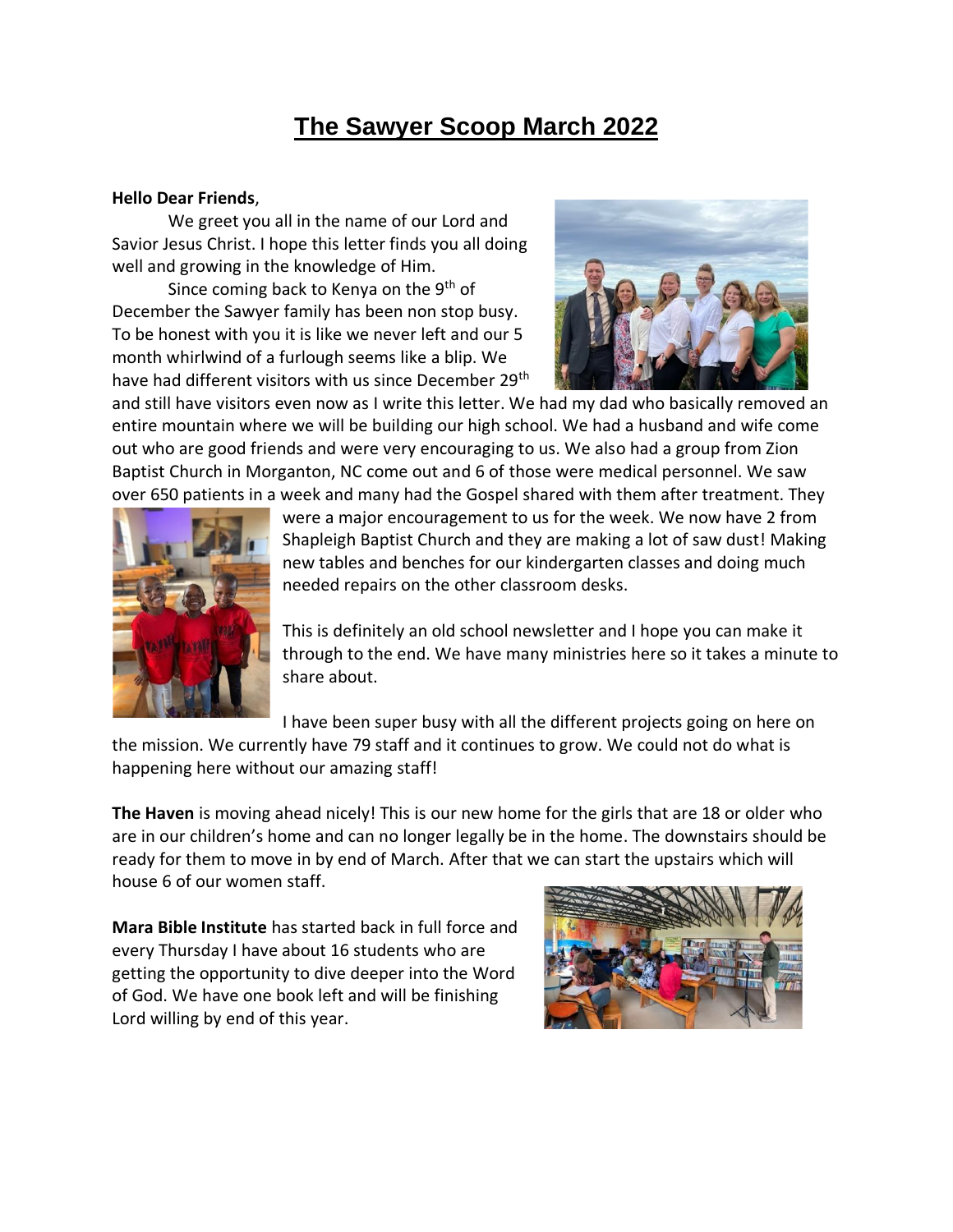

**Mara Christian High School** is a huge project, 70 yards long! We have never built a building as big as this. It will be 2 story and L-shaped when we are finished. It has 14 different rooms for the new education system that is being implemented. We have technology rooms, a science lab and much more. It is so exciting to see it happening and we have started pouring the slabs for down stairs. The opportunity to share the Gospel with these kids until late teens excites us the most!

**Mara Christian Academy**, our K-8 school soon to be K-6 is doing fantastic. We have really enjoyed this year with the kids. We currently have 307. The school year ended on Feb. 25<sup>th</sup> and the new year starts on April 25<sup>th</sup>. Our class 8 starts taking the big exam on Monday and finishes on Wednesday. They are so ready for it and I'm sure at the end of it all they will do very well. Mara Christian Academy has become a very sought-after school and I even received a call from a man last night



from Nairobi asking if his son who is in third grade could come. Many parents say it is just not the education but how their child has changed since coming to MCA, they eat well, they are loved and they are taught about Jesus Christ. That encourages me to hear parents speak that way.



**Mara Children's Home** has grown as well. We are now up to 31 rescued children. To say the least, the home is full but also full of giggles, smiles, happiness and much hope for the future. They are such sweet children and it amazes me how anyone could ever do the things that happen to them. We have also added another Matron who is an older lady and she has brought a much-needed "grandmotherness" to the home. We have 5 children now under 4 and they need a grandmother's touch. Mara Children's Home is truly an amazing ministry that doesn't just rescue children from their terrible situation but invests in that child's eternity.

**Straight Up Medical Clinic** still stands out as one of the best available in the area. Having the ability to run labs and do X-rays or ultrasounds in the bush is no joke and lifesaving. While the medical group was here there was a lady who had given birth 3 weeks prior and was terribly sick. Come to find out the placenta was still inside her and she was septic. We were able to pay for her to go immediately to the hospital for surgery and most likely saved her life. It is another truly amazing ministry that shares the love of Jesus to our community.

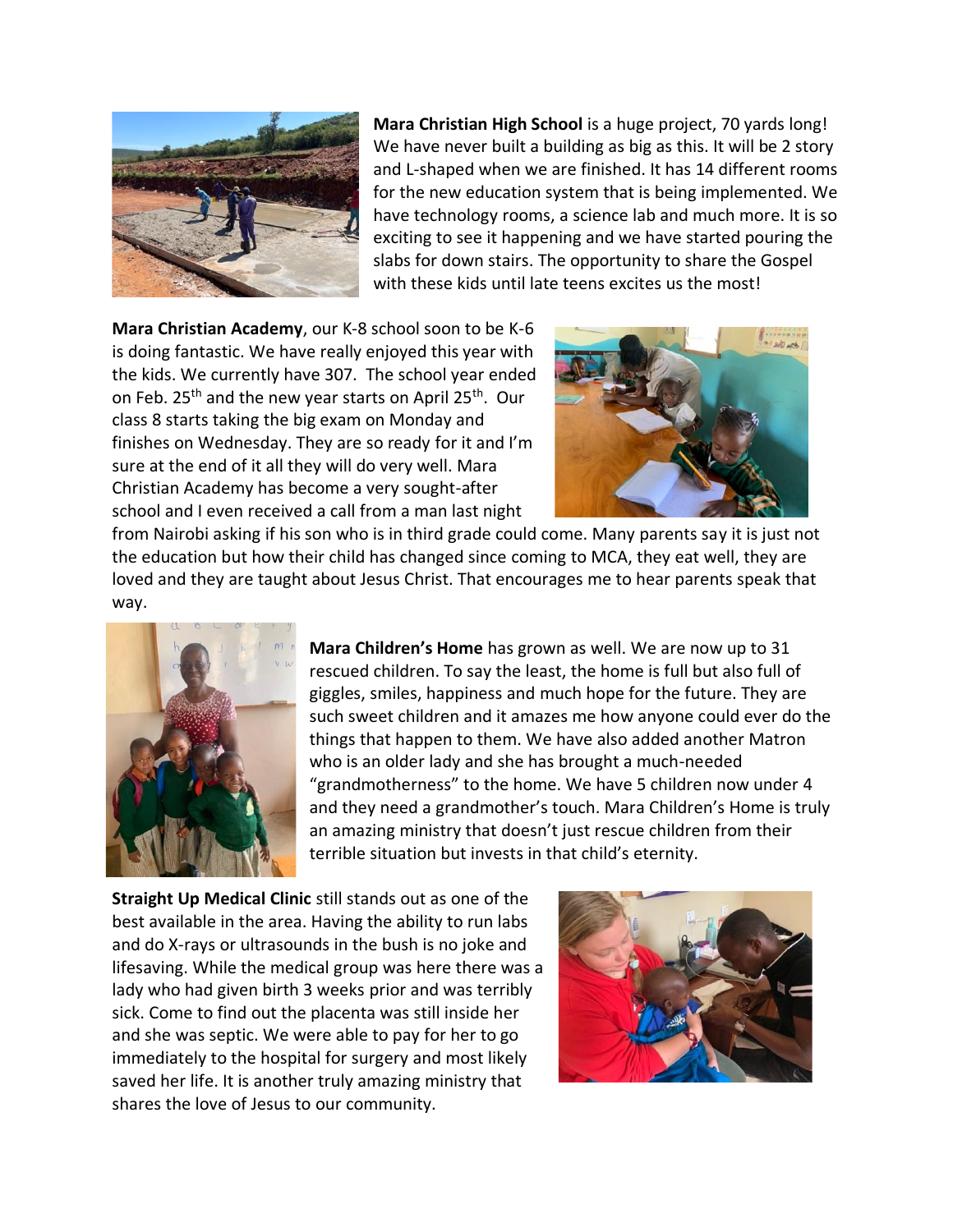

**Women's Ministry:** I have to say the women here are so faithful in so many ways. They love their Savior with a love that fascinates me. They bring joy to me as their pastor. Laura is so faithful in teaching them the Scriptures on Tuesdays and Fridays. Laura also does a ton of counseling especially for the young ladies and girls. I can attest to you with full confidence that the Bible is true when it says, "he who finds a wife finds a good thing" I have one of the best, who is a faithful servant to her King Jesus.

**My kids** amaze me! They are as much a part of this

ministry than any of us. They faithfully serve so many and share the Gospel with everyone. They never complain about their lives and often say they have not missed out on anything. In fact, they usually tell us they don't want to go back to America, this is home and this is ministry. **Sarah** pretty much manages the entire mission station now, making sure all the different areas



have what they need. She manages all the food for the school and Children's Home! She does an amazing job at it. **Summer** feeds widows once a week and sits and listens to the Scriptures with the older ladies. She is also finishing up her senior year and hopes to graduate by the end of the year.

**Savannah** is in her freshmen year of high school. She loves playing with the school kids in the afternoons and is a huge help to her mom in the kitchen. **Skylar** is in the 6th grade and loves animals. I pretty sure she would start an animal shelter if we let her.

**Kweli Kweli Ministry** has also taken off again. We have 15,500 people now following from 5 different countries. It is an amazing opportunity to get solid biblical teaching into the ears of many people. Unfortunately, since coming back from furlough it seems Facebook is ghost banning me. Meaning they are not letting my posts go out to as many people as before. That is not only on Kweli Kweli ministry but also on Sawyers in Kenya and my own personal page. Before leaving some of my sermons were having 18-20,000 views and now I am only having a few thousand. Good to know even though evil is strong in this world we know who prevails as King.